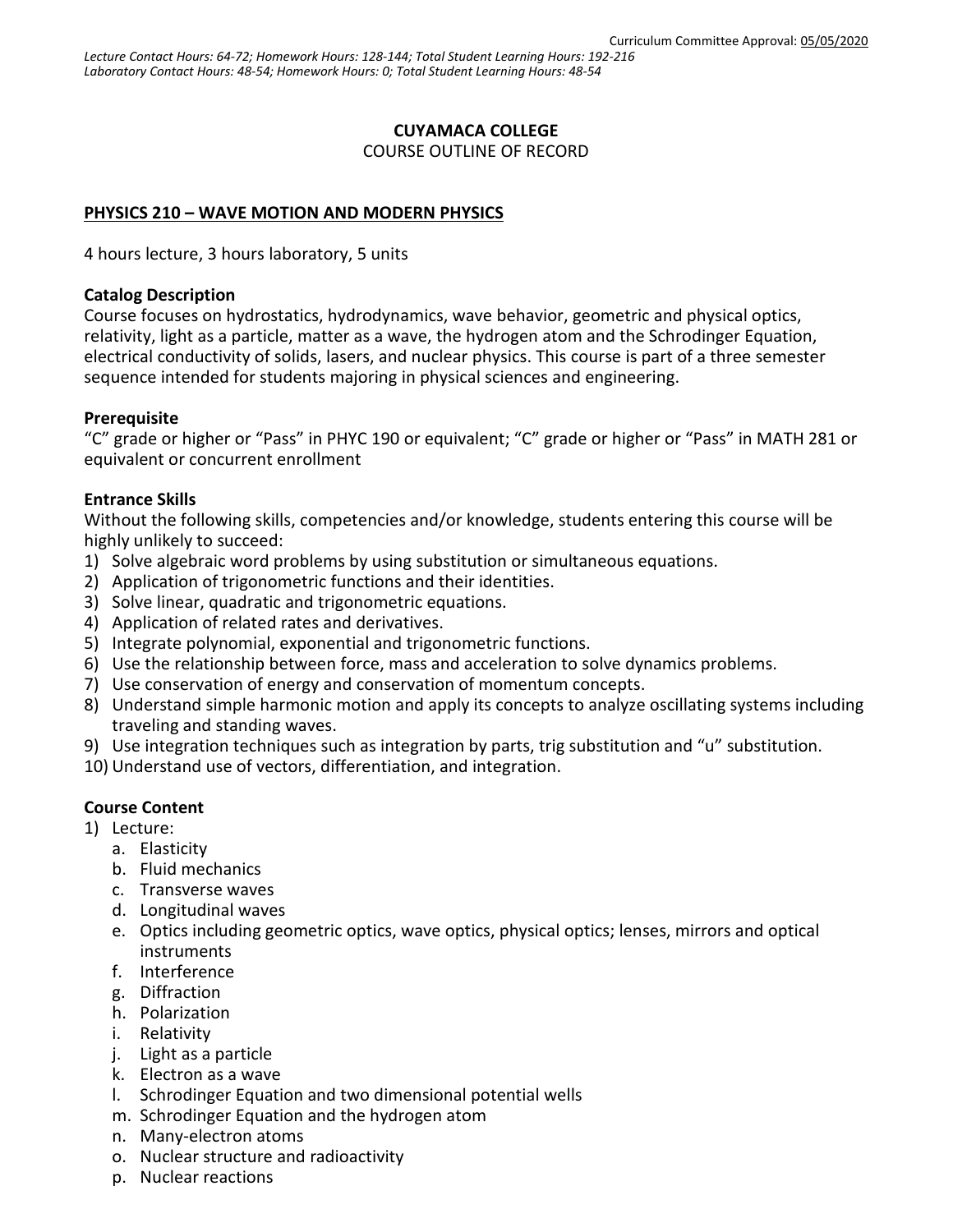- q. Elementary particles (optional)
- r. Statistical physics
- s. Molecular structure (optional)
- t. Solid-state physics (optional)
- u. Historical development of physics
- v. Application of physics principles to engineering, chemistry, etc.
- 2) Laboratory Content:
	- a. Standing wave on a string
	- b. Speed of sound
	- c. Image formation with spherical lenses
	- d. Single slit diffraction patterns
	- e. Double slit diffraction patterns
	- f. Diffraction Grating
	- g. Interferometer and the index of refraction for air
	- h. Bragg Diffraction
	- i. Prism spectrophotometer
	- j. Radioactive half-life

### **Course Objectives**

Students will be able to:

- 1) Recognize the basic concepts concerning hydrostatics and hydrodynamics, transverse and longitudinal waves, geometric optics, diffraction and interference, special relativity, photon behavior, matter waves, the uncertainty principle, quantum mechanics in one and three dimensions, statistical physics and nuclear physics, and use algebraic, trigonometric and advanced calculus expressions to represent physical situations involving these subjects.
- 2) Investigate and delineate the relationship between the theoretical principles of physics and their practical applications, and explain how this relationship affects real world problem solving.
- 3) Investigate, interpret and analyze the fundamental principles of physics based on reading assignments and in-class discussions.
- 4) Calculate solutions to physics problems using the fundamental principles of physics and symbolic logic skills:
	- a. Analyze basic physical situations involving reflection and refraction, and use this analysis to predict the path of a light ray.
	- b. Analyze situations involving interference and diffraction of light ways, and apply these to situations including double slits, diffraction gratings, and wide slits.
	- c. Apply concepts from special relativity to analyze physical situations, including time dilation, length contraction and the Lorentz transformation. Solve basic problems involving relativistic momentum and energy.
	- d. Apply basic concepts of quantum mechanics to analyze basic physical setups, including a particle in a box and simple atomic models.

During the lab students will:

- 1) Design experiments using the scientific method.
- 2) Collect and analyze data using both traditional and computer data acquisition methods; interpret and analyze numerical data, including appropriate use of error propagation, units and significant figures, and generate a visual representation of the data.
- 3) Using concepts covered in class, evaluate and interpret the experimental results.

### **Method of Evaluation**

A grading system will be established by the instructor and implemented uniformly. Grades will be based on demonstrated proficiency in the subject matter determined by multiple measurements for evaluation, one of which must be essay exams, skills demonstration or, where appropriate, the symbol system.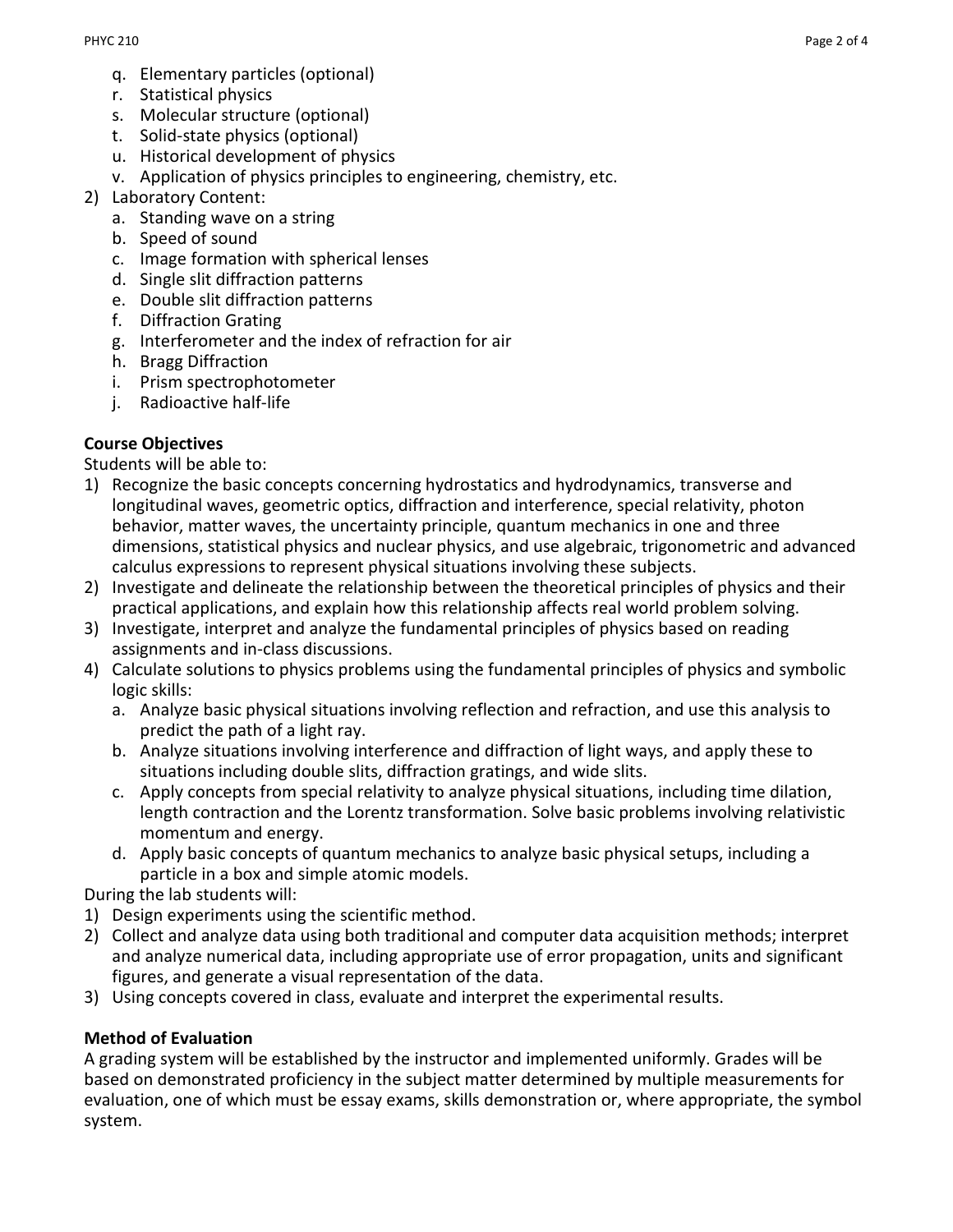- 1) Quizzes and exams that measure students' ability to recognize physical situations and the concepts associated with them, and use mathematical expressions to formulate solutions while under a time pressure.
- 2) Homework that measures students' ability to use the fundamental principles of physics and symbolic logic skills to calculate solutions to physics problems.
- 3) Lab technique as demonstrated by students' ability to design an experiment, set up the equipment, make the appropriate measurements, and maintain a safe work environment.
- 4) Lab reports will demonstrate students' ability to use the English language; record, interpret and analyze data; draw conclusions from the results.
- 5) Physics research paper(s) in which students are required to analyze, interpret and draw conclusions from scientific sources.
- 6) Participation based on in-class responses to questions, contribution to discussions, and attendance.

## **Special Materials Required of Student**

Scientific calculator

## **Minimum Instructional Facilities**

- 1) Smart laboratory with blackboard, appropriate lab/demonstration equipment
- 2) Computers with data acquisition probes

# **Method of Instruction**

- 1) Integrated lecture, demonstration, discussion
- 2) Small/large group discussions
- 3) In-class activities and independent homework, research projects
- 4) Group work in a laboratory situation
- 5) Auxiliary use of study groups, peer tutoring and/or instructional office hours

# **Out-of-Class Assignments**

- 1) Reading assignments
- 2) Homework assignments solving practice problems
- 3) Completion of lab reports

# **Texts and References**

- 1) Required (representative examples):
	- a. Serway and Jewett, *Physics for Scientists and Engineers with Modern Physics*. 9th edition. Cengage, 2014.
	- b. Young and Freedman. *University Physics*. 14th edition. Pearson, 2015.
	- c. Serway, Moses and Meyer. *Modern Physics*. 3rd Edition. Brooks Cole, 2004.
	- d. Laboratory Manual for Physics 210, Cuyamaca College.
- 2) Supplemental: None

# **Exit Skills**

Students having successfully completed this course exit with the following skills, competencies and/or knowledge:

- 1) Analyze transverse and longitudinal waves.
- 2) Solve hydrostatic and hydrodynamic problems.
- 3) Solve thin lens problems using geometric optics techniques.
- 4) Use concepts of waves to solve diffraction and interference problems in optics.
- 5) Use the basic concepts of modern physics: special relativity, photon behavior, matter waves, the uncertainty principle, quantum mechanics in one and three dimensions, statistical physics and nuclear physics.

### **Student Learning Outcomes**

Upon successful completion of this course, students will be able to: